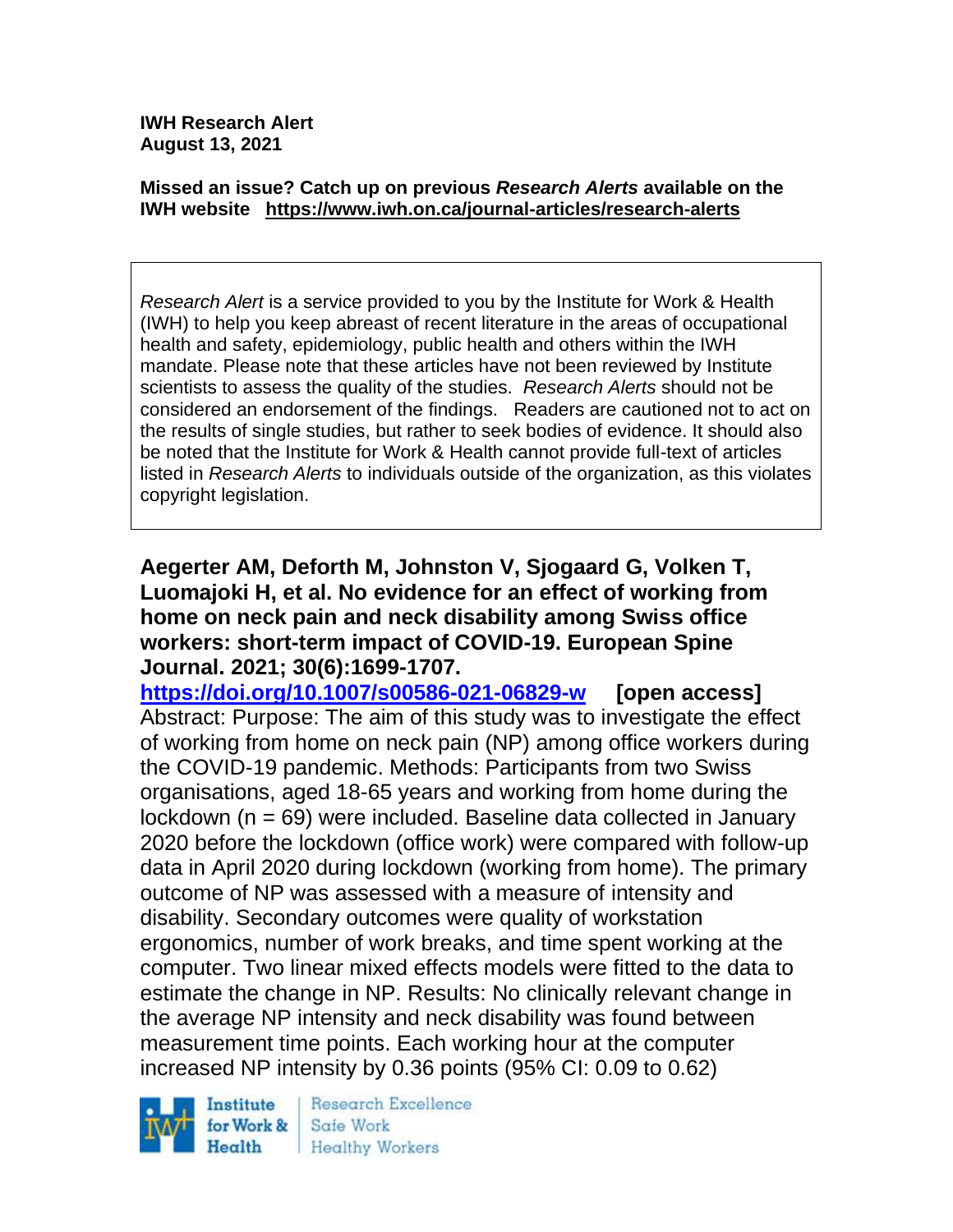indicating strong evidence. No such effect was found for neck disability. Each work break taken reduced neck disability by 2.30 points (95% CI: - 4.18 to - 0.42, evidence). No such effect was found for NP intensity. There is very strong evidence that workstation ergonomics was poorer at home. Conclusion: The number of work breaks and hours spent at the computer seem to have a greater effect on NP than the place of work (office, at home), measurement time point (before COVID-19, during lockdown) or the workstation ergonomics. Further research should investigate the effect of social and psychological factors. Trial registration: ClinicalTrials.gov, NCT04169646. Registered 15 November 2019-Retrospectively registered, https://clinicaltrials.gov/ct2/show/NCT04169646 .

## **Aljohani B, Burkholder J, Tran QK, Chen C, Beisenova K, and Pourmand A. Workplace violence in the emergency department: a systematic review and meta-analysis. Public Health. 2021; 196:186-197.**

# **<https://doi.org/10.1016/j.puhe.2021.02.009>**

Abstract: Objectives: Emergency departments (EDs) currently face a widely acknowledged issue of workplace violence (WPV) against healthcare workers (HCWs). WPV in the ED occurs in different forms and from different types of instigators; its prevalence also varies in different regions of the world. This study investigates the incidence of WPV among ED staff and identifies the types of instigators involved. Study design: Systematic review and meta-analysis. Methods: Using PubMed and SCOPUS databases, a search for WPV against ED physicians and nurses was conducted, yielding 301 articles. Studies were excluded if measuring violence between HCWs or against prehospital personnel. Studies assessing WPV not in the ED, such as domestic violence that occurred before arrival to the ED, and studies investigating violence involving alcohol/drug use or individuals with a psychiatric diagnosis were also excluded. This study used a randomeffects meta-analysis to examine the prevalence of WPV in the ED, including types of violence, instigators, and professions of the victims. Results: In total, 26 articles were selected for this study. There were 9072 cases of WPV in the ED; 6575 (72%) cases involved verbal violence and 1639 (18%) related to physical abuse. Among the ED workers involved, 2112 (36.5%) were physicians, 3225 (55.7%) were nurses and 455 (7.8%) other ED staff. There were 2578 instigators, of

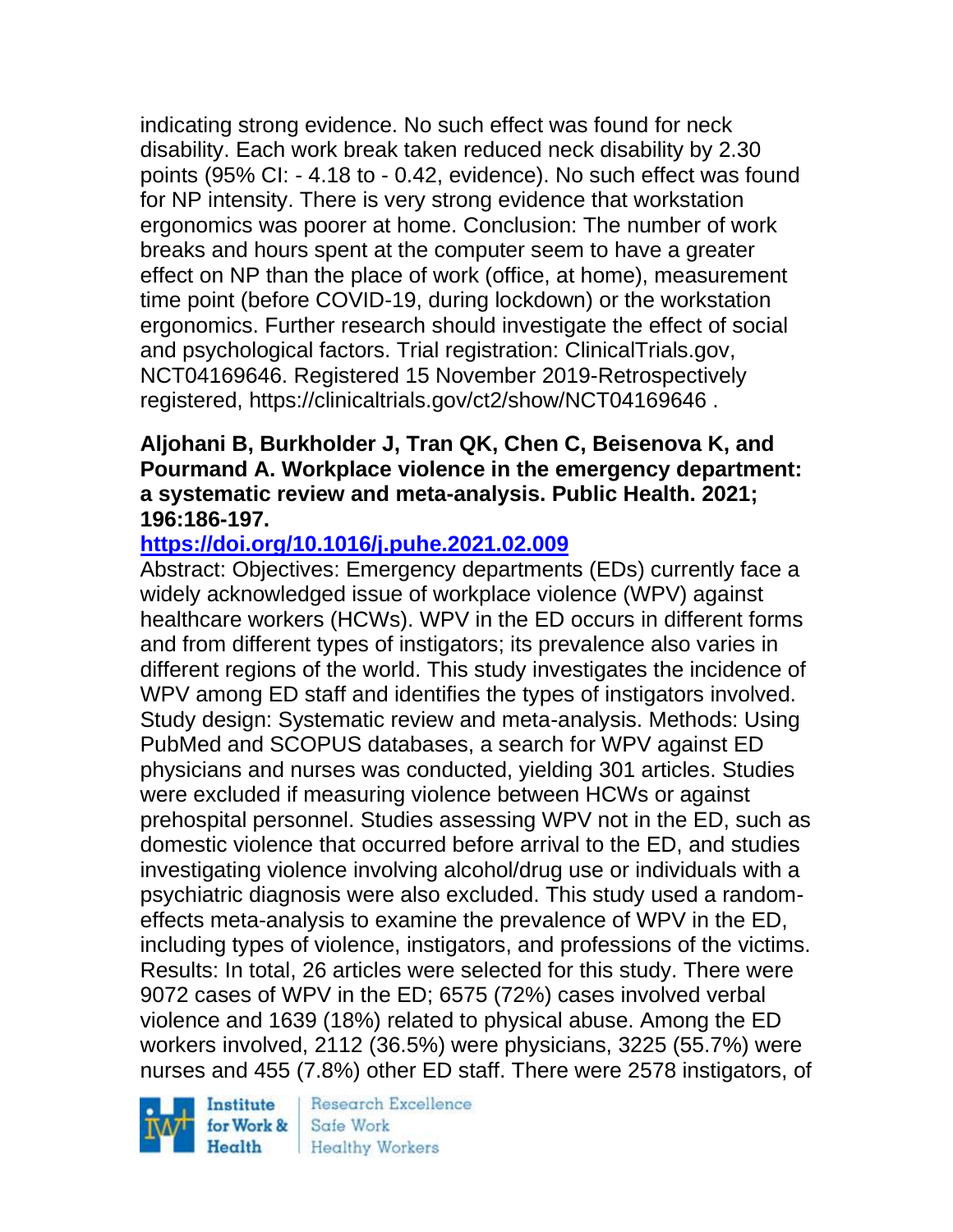whom 1340 (52%) were family members, 700 (27%) were patients and 538 (21%) were other relatives/friends. The overall prevalence of verbal violence was 0.77 (95% confidence interval [CI]: 0.72-0.82, I2 = 87%), suggesting 77% of ED staff reported exposure to WPV. The prevalence of violence from patients as instigators was 0.24 (95% CI: 0.18-31, I2 = 93%). Conclusions: WPV in the ED is a serious issue as most nurses and physicians are significantly exposed to verbal and/or physical abuse. Further studies should focus on factors influencing the different types of WPV, which ED professions are most at risk and interventions to prevent WPV in the ED.

**Badarin K, Hemmingsson T, Hillert L, and Kjellberg K. Physical workload and increased frequency of musculoskeletal pain: a cohort study of employed men and women with baseline occasional pain. Occupational & Environmental Medicine. 2021; 78(8):558-566.** 

**<https://doi.org/10.1136/oemed-2020-107094> [open access]** Abstract: OBJECTIVES: Musculoskeletal pain (MSP) is prevalent among the workforce. This study investigates the long-term association between physical workload (PWL) and increased frequency of MSP among male and female employees with preexisting occasional MSP. METHODS: This study uses the Stockholm Public Health cohort survey data from the baseline 2006. The sample includes 5715 employees with baseline occasional MSP (no more than a few days per month). Eight PWL exposures and overall PWL were estimated using a job-exposure matrix (JEM). The JEM was assigned to occupational titles from a national register in 2006. Follow-up survey data on frequent MSP (a few or more times a week) were collected from 2010. Logistic regressions produced sex-specific ORs with 95% CIs and were adjusted for education, health conditions, psychological distress, smoking, BMI, leisure-time physical activity and decision authority. RESULTS: Associations were observed between several aspects of heavy PWL and frequent MSP for men (eg, OR 1.57, 95% CI 1.13 to 2.20, among those in the highest exposure quartile compared with those in the lowest quartile for heavy lifting) and women (eg, OR 1.76, 95% CI 1.35 to 2.29, among those in the highest exposure quartile compared with those in the the lowest quartile for physically strenuous work). Small changes were observed in the OR after adjustment, but most of the ORs for

Institute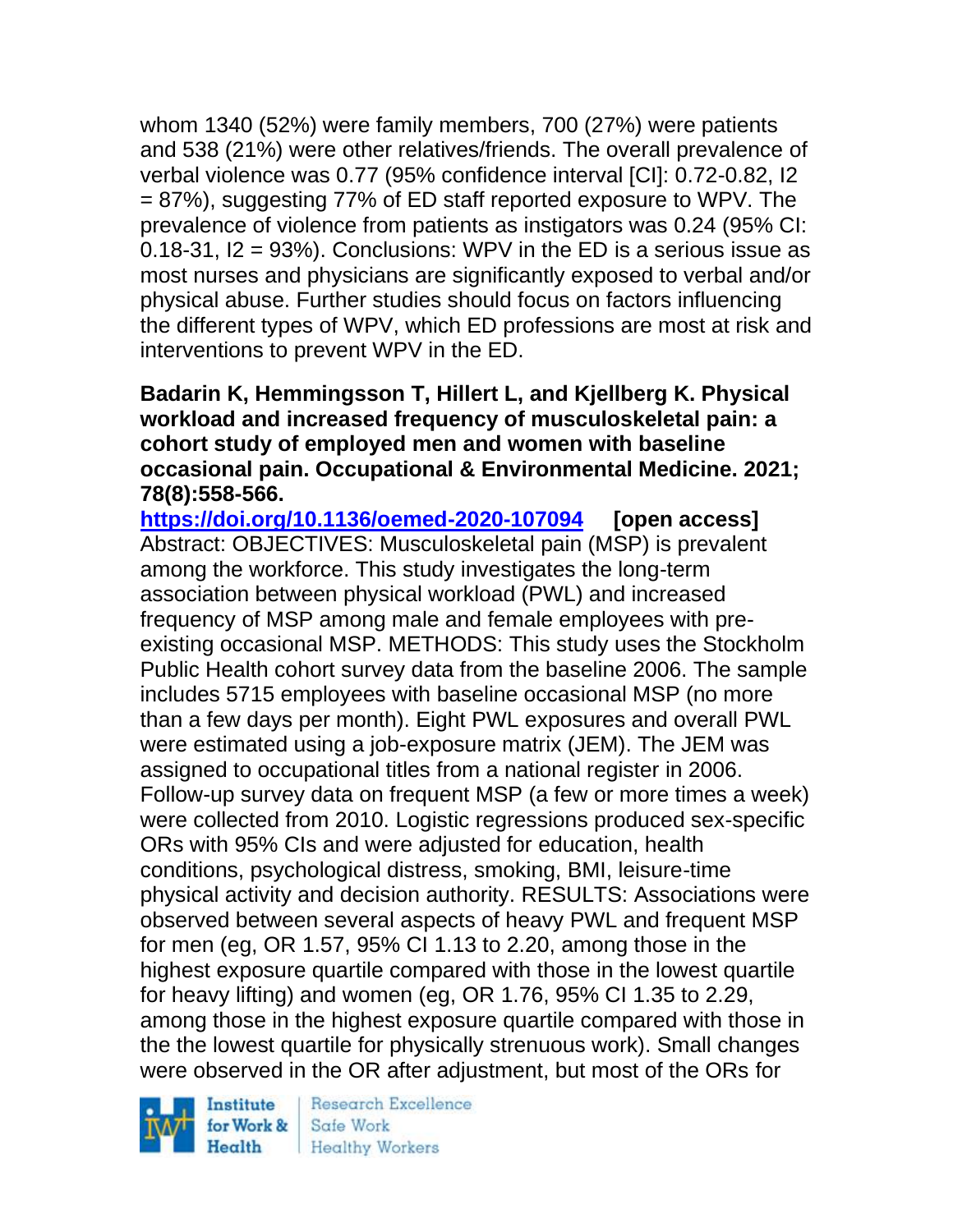PWL exposures among the men were no longer statistically significantly increased. CONCLUSION: A high level of exposure to heavy PWL was associated with increased frequency of MSP 4 years later for men and women with baseline occasional pain

#### **Bjornshagen V. The mark of mental health problems. A field experiment on hiring discrimination before and during COVID-19. Social Science & Medicine. 2021; 283:114181. <https://doi.org/10.1016/j.socscimed.2021.114181>**

Abstract: Mental health problems are associated with poor labour market outcomes. Based on data from a field experiment, this article investigates the extent to which hiring discrimination limits the job opportunities of young applicants who disclose a history of mental health problems. From September 2019 to December 2020, 1398 job applications were sent in pairs to 699 employers with job openings in a broad selection of occupations in the Norwegian labour market. The applicants were equally qualified except that, in each pair, one applicant informed about mental health problems as an explanation for a past employment break. The results show that applicants who disclose mental health problems are discriminated against in hiring processes. Applicants with mental health problems have about 27% lower probability of receiving an invitation to a job interview and about 22% lower probability of receiving any positive employer response. These results do not seem to have been driven by the COVID-19 crisis that unfolded during the course of the study. As such, the study provides suggestive evidence that uncertain economic times might not necessarily increase the level of discrimination against applicants with mental health problems

**Chen C, Reniers G, Khakzad N, and Yang M. Operational safety economics: foundations, current approaches and paths for future research. Safety Science. 2021; 141:105326. <https://doi.org/10.1016/j.ssci.2021.105326>** 

**Connor A, Tilman A, Isaacs M, and Sung C. Parental and professional perspectives on comprehensive post-secondary transition needs of youth with disabilities: an interagency case study. Journal of Vocational Rehabilitation. 2021; 55(1):1-13. <https://doi.org/10.3233/JVR-211142>** 

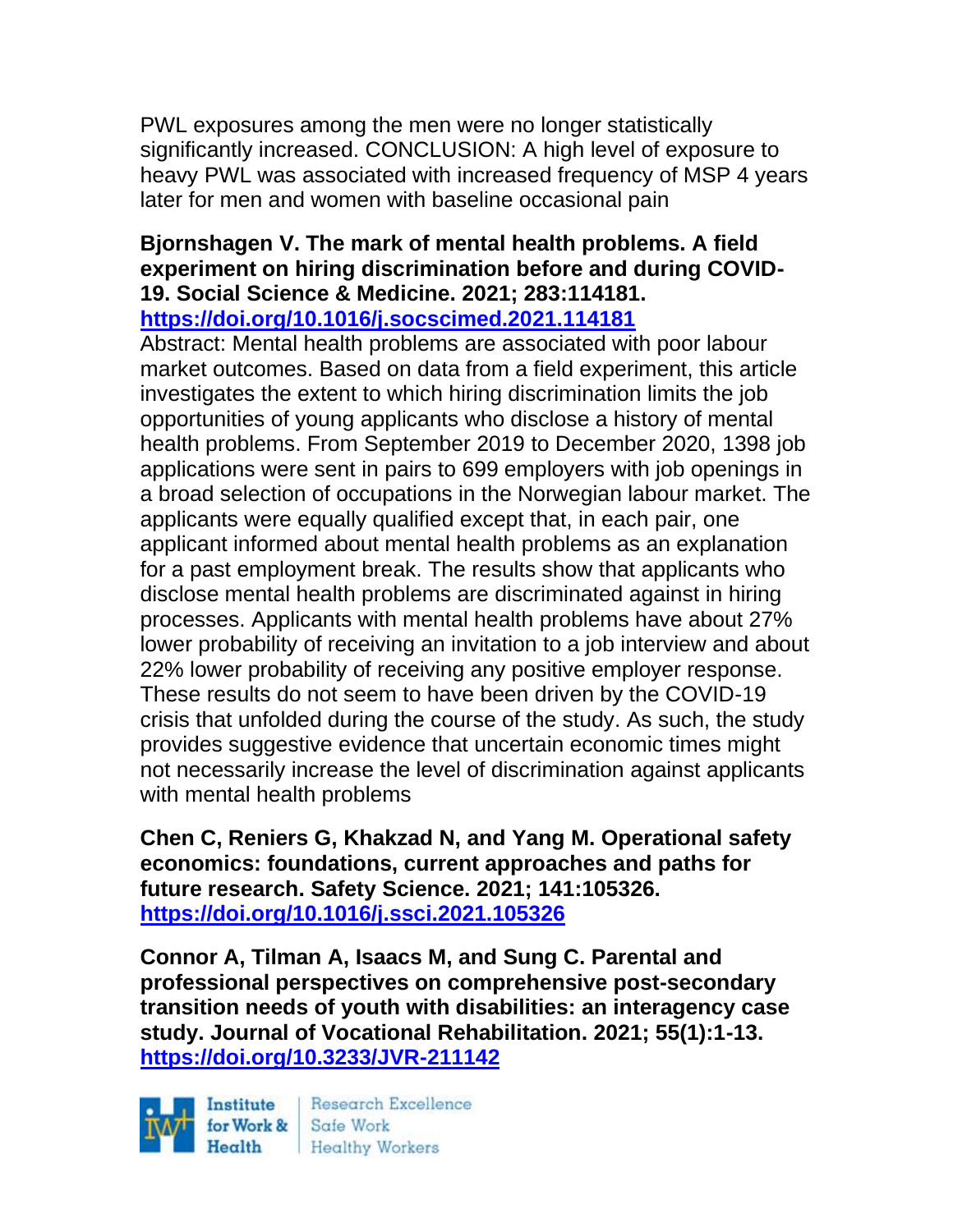**Devi KR, Lee LJ, Yan LT, Syafinaz AN, Rosnah I, and Chin VK. Occupational exposure and challenges in tackling M. bovis at human-animal interface: a narrative review. International Archives of Occupational & Environmental Health. 2021; 94(6):1147-1171.** 

**<https://doi.org/10.1007/s00420-021-01677-z> [open access]** Abstract: Zoonotic tuberculosis caused by Mycobacterium bovis (M. bovis), a member of Mycobacterium tuberculosis complex (MTBC) has increasingly gathered attention as a public health risk, particularly in developing countries with higher disease prevalence. M. bovis is capable of infecting multiple hosts encompassing a number of domestic animals, in particular cattle as well as a broad range of wildlife reservoirs. Humans are the incidental hosts of M. bovis whereby its transmission to humans is primarily through the consumption of cattle products such as unpasteurized milk or raw meat products that have been contaminated with M. bovis or the transmission could be due to close contact with infected cattle. Also, the transmission could occur through aerosol inhalation of infective droplets or infected body fluids or tissues in the presence of wound from infected animals. The zoonotic risk of M. bovis in humans exemplified by miscellaneous studies across different countries suggested the risk of occupational exposure towards M. bovis infection, especially those animal handlers that have close and unreserved contact with cattle and wildlife populations These animal handlers comprising of livestock farmers, abattoir workers, veterinarians and their assistants, hunters, wildlife workers as well as other animal handlers are at different risk of contracting M. bovis infection, depending on the nature of their jobs and how close is their interaction with infected animals. It is crucial to identify the underlying transmission risk factors and probable transmission pathways involved in the zoonotic transmission of M. bovis from animals to humans for better designation and development of specific preventive measures and guidelines that could reduce the risk of transmission and to protect these different occupational-related/populations at risk. Effective control and disease management of zoonotic tuberculosis caused by M. bovis in humans are also hindered by various challenges and factors involved at animal-human interface. A closer look into factors affecting proper disease control and management of M. bovis are therefore warranted. Hence, in this narrative review, we

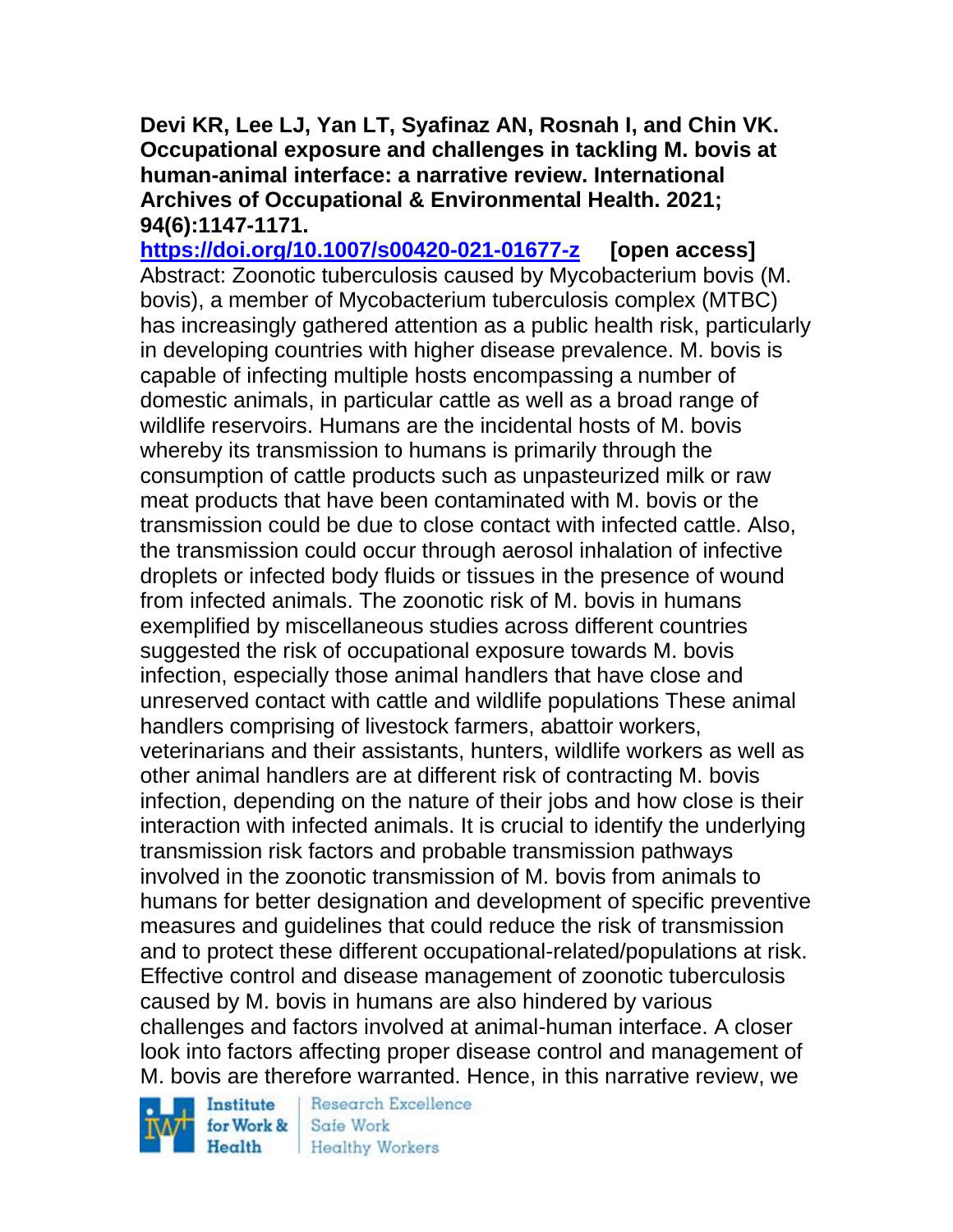have gathered a number of different studies to highlight the risk of occupational exposure to M. bovis infection and addressed the limitations and challenges underlying this context. This review also shed lights on various components and approaches in tackling M. bovis infection at animal-human interface

# **Estevez Cores S, Sayed AA, Tracy DK, and Kempton MJ. Individual-focused occupational health interventions: a metaanalysis of randomized controlled trials. Journal of Occupational Health Psychology. 2021; 26(3):189-203.**

# **<https://doi.org/10.1037/ocp0000249>**

Abstract: Employee stress and related psychological strain is not only damaging for those that experience it, but is also costly for employers and society at large. This study aims to evaluate the effectiveness of individual-focused occupational health interventions in a comprehensive meta-analysis, improving the interpretability of results by analyzing the interventions' impact on specific outcome measures. A literature search of randomized control trials (RCTs) of stress management, health or wellness interventions in healthy workers was completed using PubMed, Scopus, Web of Science, PsycINFO, and PsycARTICLES. The following outcome measures were metaanalyzed: (a) Perceive Stress Scale (PSS), (b) General Health Questionnaire (GHQ), (c) State-Trait Anxiety Inventory (STAI), (d) Maslach Burnout Inventory (MBI), and (e) absenteeism. Forty-nine studies met the inclusion criteria and were included in a randomeffects meta-analysis. There was a beneficial effect of interventions across all outcome measures (all  $p < .05$ ) except for the MBI Personal Accomplishment subscale and absenteeism. The largest effect size  $(g = -0.65, p < .001)$  was observed with the PSS scale. For separate subanalyses considering intervention types, multimodal interventions had the largest impact on reducing state anxiety  $(g = -$ 1.01,  $p = .02$ ), followed by relaxation interventions reducing PSS levels ( $g = -0.75$ ,  $p < .001$ ) and cognitive interventions reducing PSS levels ( $g = -0.66$ ,  $p < .001$ ). This meta-analysis provides evidence that individual-focused occupational health interventions can have a significant effect on stress-related outcomes postintervention and at follow-up. It also suggests that the intervention's effectiveness varies based on the outcome measures used. (PsycInfo Database Record (c) 2021 APA, all rights reserved)

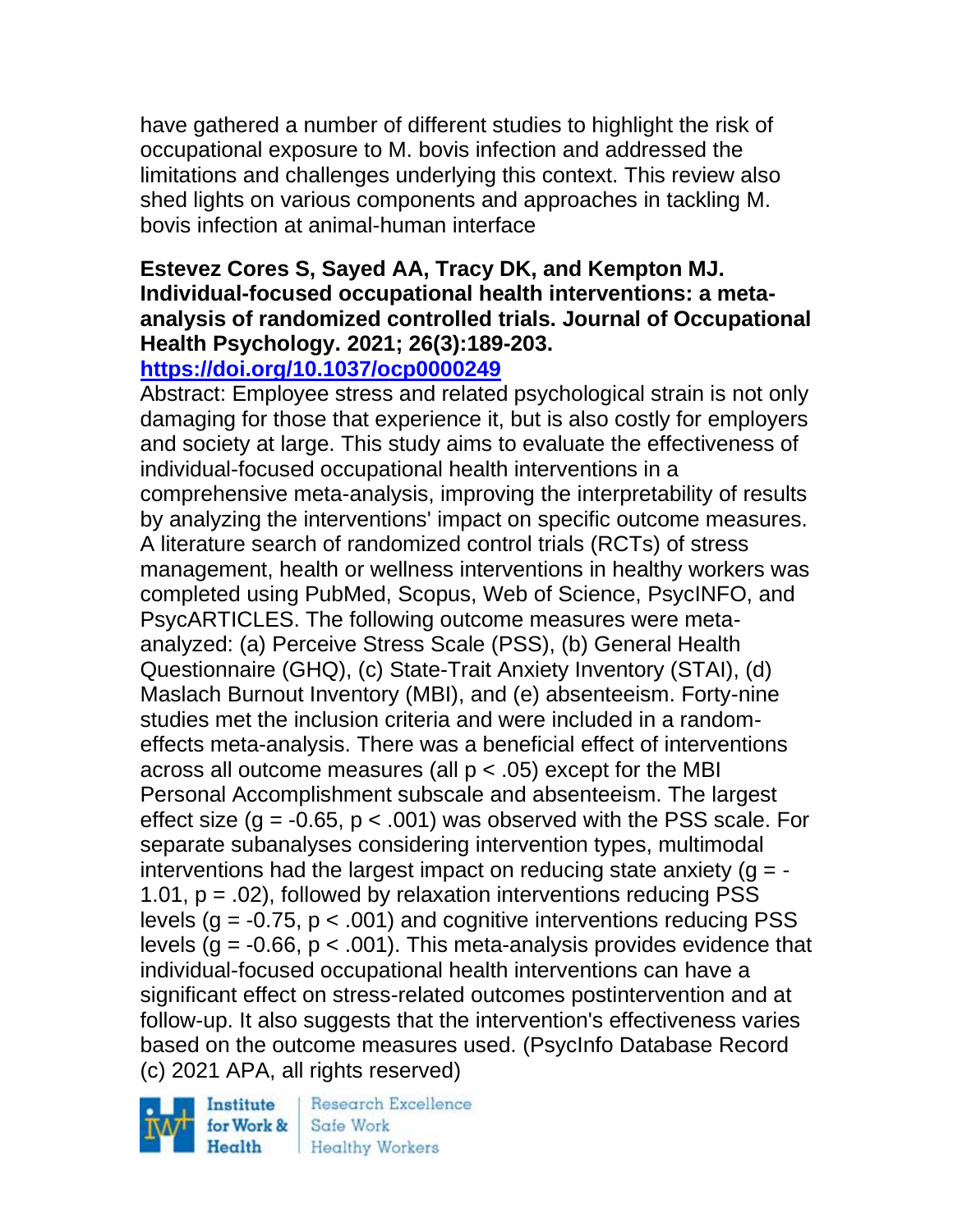**Janssens KME, van Weeghel J, Dewa C, Henderson C, Mathijssen JJP, Joosen MCW, et al. Line managers' hiring intentions regarding people with mental health problems: a cross-sectional study on workplace stigma. Occupational & Environmental Medicine. 2021; 78(8):593-599.** 

**<https://doi.org/10.1136/oemed-2020-106955> [open access]** Abstract: Objectives: Stigma may negatively affect line managers' intention to hire people with mental health problems (MHP). This study aims to evaluate line managers' knowledge and attitudes concerning job applicants with MHP, and to assess which factors are associated with the intention (not) to hire an applicant with MHP. Methods: A sample of Dutch line managers (N=670) filled out a questionnaire on their knowledge, attitudes and experiences concerning applicants/employees with MHP. Descriptive analyses and multiple regression analyses were used. Results: The majority (64%) was reluctant to hire a job applicant with MHP, despite the fact that only 7% had negative and 52% had positive personal experiences with such employees. Thirty per cent were reluctant to hire an applicant if they knew the applicant had past MHP. Associated with higher reluctance to hire an applicant with MHP were the concerns that it will lead to long-term sickness absence (ß (95%  $Cl$ =0.39 (0.23 to 0.55)), that the employee cannot handle the work ( $\beta$  $(95\% \text{ Cl})$ =0.16 (0.00 to 0.33)) that one cannot count on the employee  $(S (95\% CI)=0.41 (0.23 to 0.58))$  and higher manager education level (ß (95% CI)=0.25 (0.05 to 0.44)). Conversely, associated with positive hiring intentions was being in favour of diversity and/or inclusive enterprise  $(S(95\% \text{ Cl}) = 0.64 (-0.87 \text{ to } -0.41)).$  Conclusions: As the majority of managers were reluctant to hire applicants with MHP, and even 30% were reluctant to hire applicants who had past MHP, these findings have major implications for social inclusion in the Netherlands, where about 75% of employees would disclose MHP at work.

**Kachadourian LK, Feder A, Murrough JW, Feingold JH, Kaye-Kauderer H, Charney D, et al. Transdiagnostic psychiatric symptoms, burnout, and functioning in frontline health care workers responding to the COVID-19 pandemic: a symptomics analysis. Journal of Clinical Psychiatry. 2021; 82(3):[epub ahead of print].**

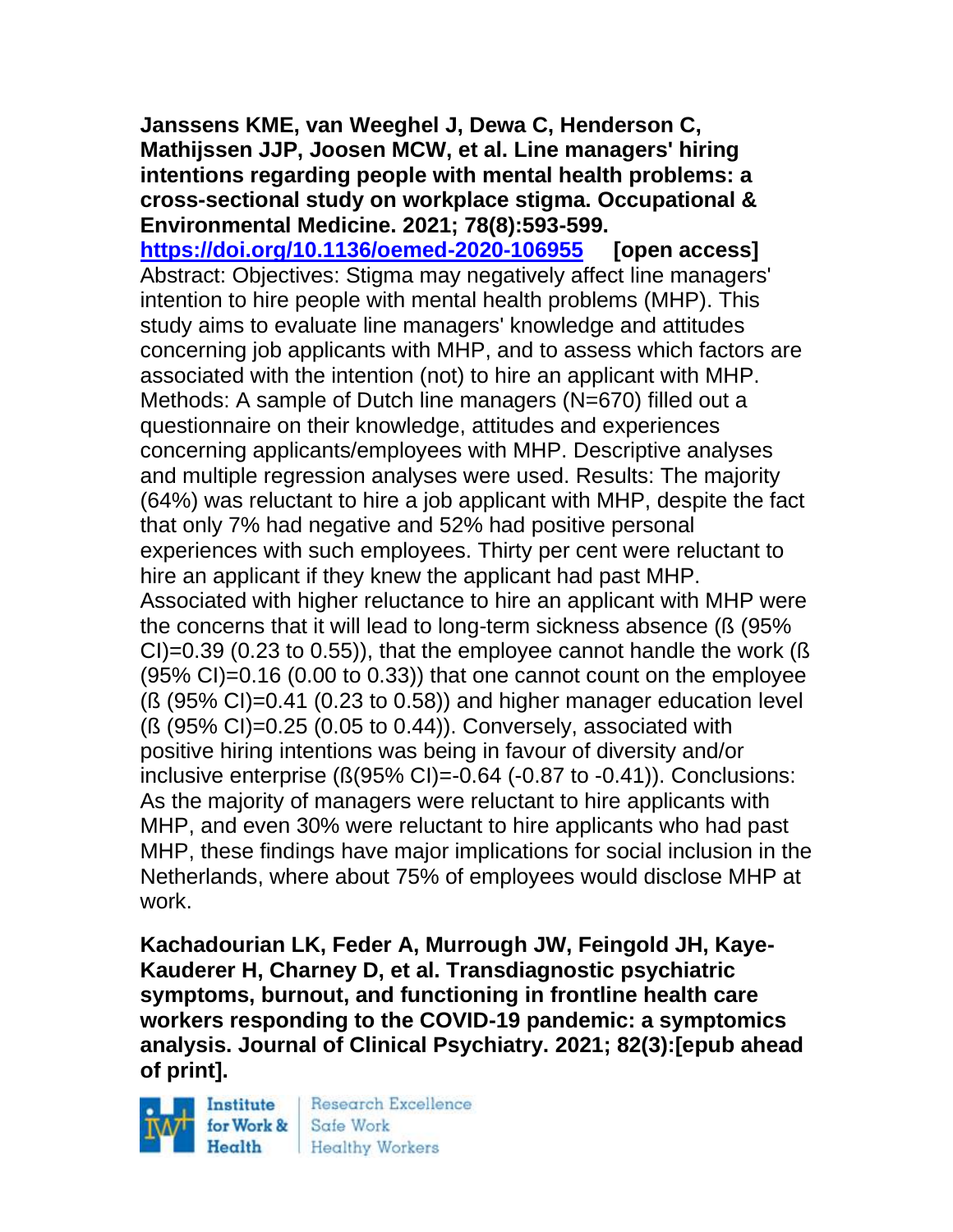# **<https://doi.org/10.4088/JCP.20m13766>**

Abstract: Objective: The coronavirus disease 2019 (COVID-19) pandemic has led to an increased risk of psychiatric symptoms among frontline health care workers (FHCWs). In the current study, a novel "symptomics" approach was employed to examine the association between acute transdiagnostic symptoms of posttraumatic stress disorder (PTSD), major depressive disorder (MDD), and generalized anxiety disorder (GAD) and burnout and work and relationship difficulties in FHCWs at an urban tertiary care hospital in New York City. Methods: Symptoms of COVID-19-related PTSD (4-item PTSD Checklist-5), MDD (Patient Health Questionnaire-8), GAD (Generalized Anxiety Disorder-7), burnout (Single-Item Mini-Z Burnout Assessment), and functional difficulties (Brief Inventory of Psychosocial Functioning) were assessed. Relative importance analyses were conducted to identify PTSD, MDD, and GAD symptoms associated with burnout and functional difficulties. Results: The total number of eligible participants included 6,026 presumed FHCWs, of which 3,360 (55.8%) completed the survey and 2,579 (76.8%) of whom endorsed directly treating patients with COVID-19 and provided sufficient responses to our outcome variables for analysis. Feeling tired/having little energy, being easily annoyed or irritable, and feeling nervous, anxious, or on edge were most strongly associated with burnout; feeling tired/having little energy accounted for the greatest amount of explained variance (> 15%). Negative expectations of oneself or the world, trouble concentrating, and feeling easily annoyed or irritable were most strongly associated with work difficulties; negative expectations of oneself or the world accounted for the greatest amount of explained variance (> 9%). Feeling easily annoyed or irritable, negative expectations about oneself or the world, and feeling bad about oneself were most strongly associated with relationship difficulties; feeling easily annoyed or irritable accounted for the greatest amount of explained variance (> 10%). Conclusions: Results of this study underscore the importance of a transdiagnostic, symptom-based approach when examining associations between acute psychopathology and burnout and functional difficulties in FHCWs. Further work is needed to determine if early interventions aimed at ameliorating specific psychiatric symptoms may help mitigate risk for

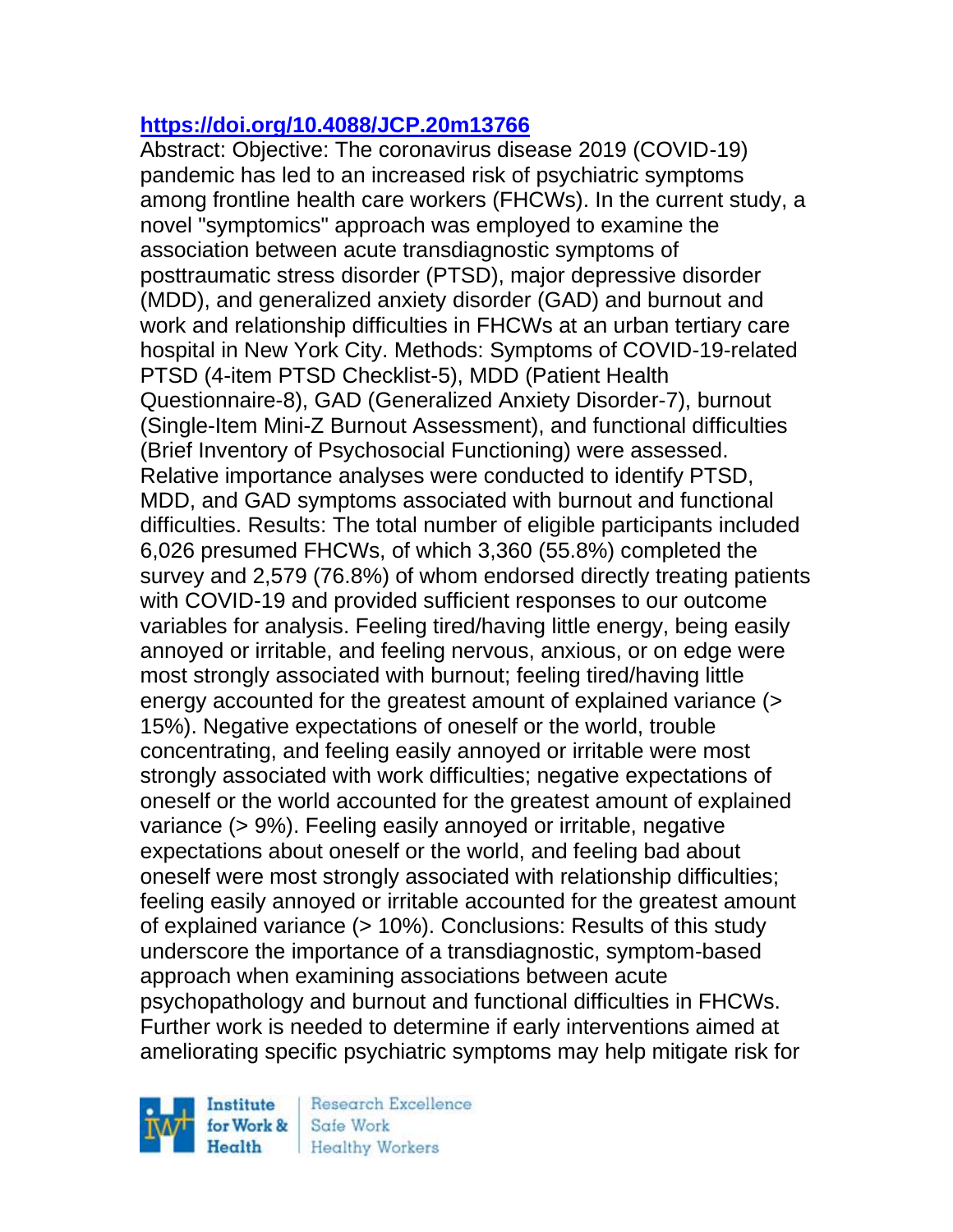peri- and posttraumatic burnout and functional difficulties in this population.

## **Keles E, Bektemur G, and Baydili KN. COVID-19 deaths among nurses: a cross-sectional study. Occupational Medicine. 2021; 71(3):131-135.**

**<https://doi.org/10.1093/occmed/kqab035> [open access]** Abstract: BACKGROUND: Nurses who are one of the pivotal elements of countries' strategic responses to COVID-19 are being exposed to COVID-19. AIMS: To investigate the underlying characteristics of nurses who died due to COVID-19. METHODS: On 1 September 2020, a grey literature search was conducted. Data obtained through Medscape, Google, PubMed, government and nongovernment websites. The search strategy was carried out using variants and combinations of keywords related to 'nurse' and 'COVID-19' in English. Abstracted data included age, gender, type of nurse, department of nursing, country, date of death and publication characteristics. RESULTS: Out of reported 1518 COVID-19-related nurse deaths, details of age, gender and department of nursing were available for 766 (50%), 945 (62%) and 153 (10%) of nurses, respectively. The median age of the nurses was 56 years. The majority of deaths were reported in the 46- to 65 (32%)-year age range. While the registered nurses had the highest number of deaths according to types of nurses (680/957; 71%), they are mental health nurses (42/153; 28%) in the department of nursing. The countries with the most reported nurse deaths were USA, South Africa, Mexico and Russia. CONCLUSIONS: The predominance of deceased mental health nurses among nursing departments can be examined in future studies. Supportive health policies can be developed to increase the motivation of nurses

#### **Lorenz F, Whittaker L, Tazzeo J, and Williams A. Availability of caregiver-friendly workplace policies: an international scoping review follow-up study. International Journal of Workplace Health Management. 2021; 14(4):459-476.**

**<https://doi.org/10.1108/IJWHM-10-2019-0136> [open access]** Abstract: Purpose The purpose of this scoping review was to identify the availability of caregiver-friendly workplace policies (CFWPs) from January 2015 to June 2019. Design/methodology/approach In order

Institute Health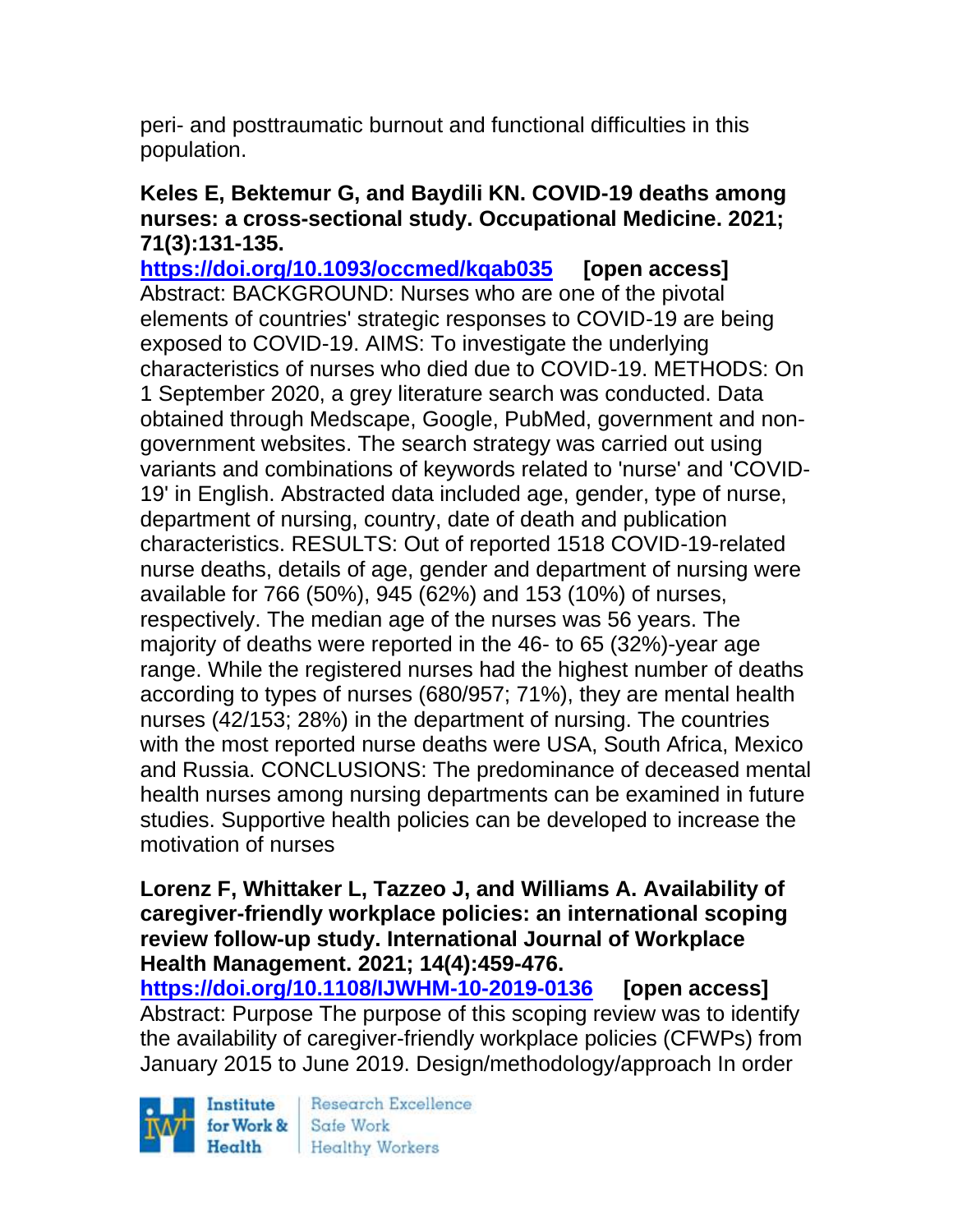to determine changes over time, the present review is consistent with the methodology used in a scoping review of CFWPs conducted by the same research group five years earlier. This included applying an iterative database search to identify relevant articles, applying inclusion-exclusion criteria and performing qualitative thematic analysis on eligible articles. Both academic literature and literature that is not peer-reviewed were considered. Findings A total of 80 papers were included, with 82 unique workplaces identified. Three main qualitative themes were discussed: (1) inclusivity, (2) generosity and (3) culture. The finance, education, healthcare and technology industries were most generous. The most common CFWPs offered were support services; paid leave; backup adult care and flexible work arrangements. Practical implications This review narrows the gap in the literature by providing a comprehensive synthesis of CFWPs availability to better understand how workplaces are currently supporting caregiver-employees (CEs) while providing recommendations on how to support CEs moving forward. Originality/value This paper discusses significant differences from the first scoping review undertaken by the same research group five years ago, suggesting that progress has been made in the workplace culture needed to accommodate carer-employees

## **Luites JWH, Kuijer PPFM, Hulshof CTJ, Kok R, Langendam MW, Oosterhuis T, et al. The Dutch multidisciplinary occupational health guideline to enhance work participation among low back pain and lumbosacral radicular syndrome patients. Journal of Occupational Rehabilitation. 2021; [epub ahead of print]. <https://doi.org/10.1007/s10926-021-09993-4>**

Abstract: Purpose Based on current scientific evidence and best practice, the first Dutch multidisciplinary practice guideline for occupational health professionals was developed to stimulate prevention and enhance work participation in patients with low back pain (LBP) and lumbosacral radicular syndrome (LRS). Methods A multidisciplinary working group with health care professionals, a patient representative and researchers developed the recommendations after systematic review of evidence about (1) Risk factors, (2) Prevention, (3) Prognostic factors and (4) Interventions. Certainty of the evidence was rated with GRADE and the Evidence to Decision (EtD) framework was used to formulate recommendations.

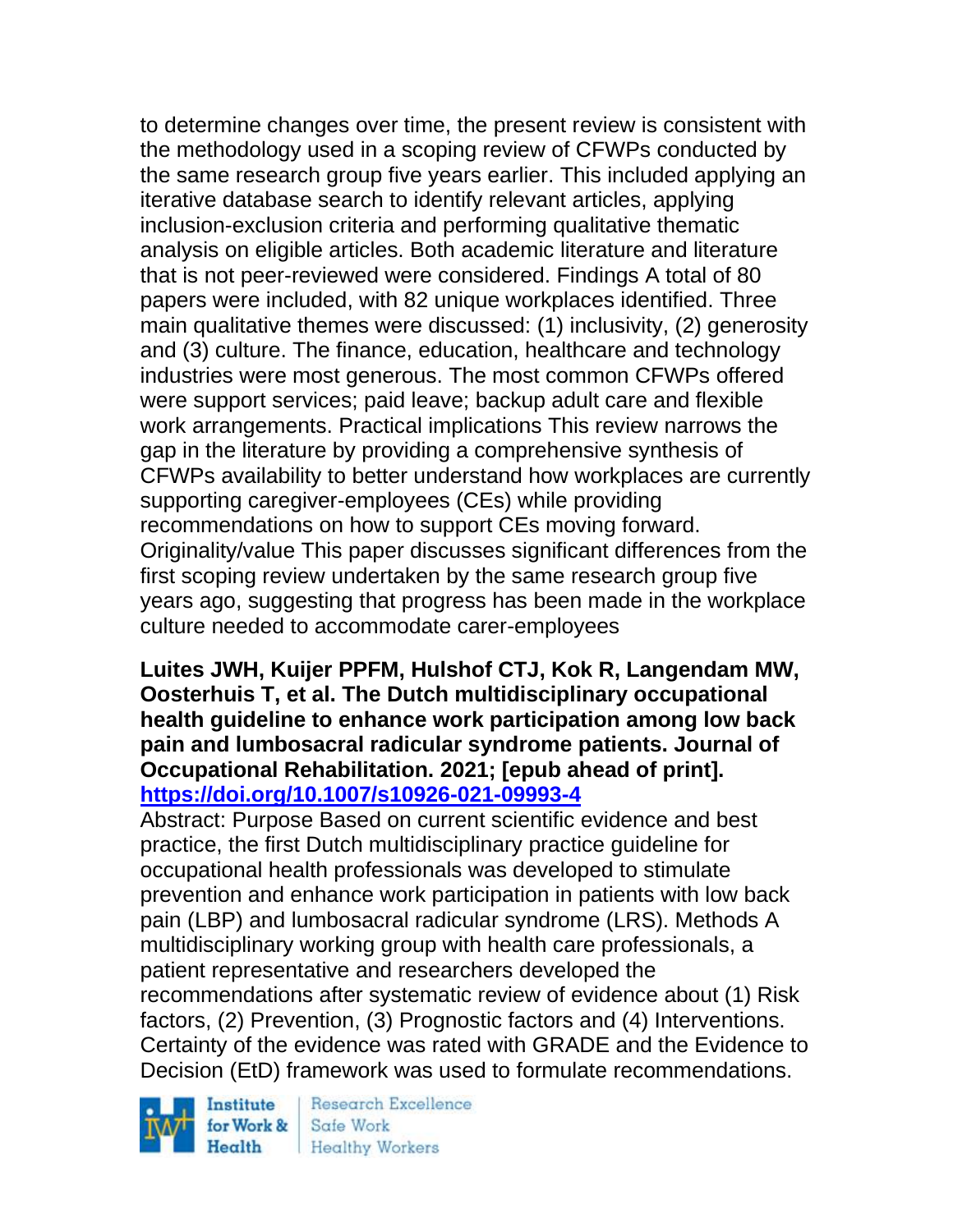High or moderate certainty resulted in a recommendation "to advise", low to very low in a recommendation "to consider", unless other factors in the framework decided differently. Results An inventory of risk factors should be considered and an assessment of prognostic factors is advised. For prevention, physical exercises and education are advised, besides application of the evidence-based practical guidelines "lifting" and "whole body vibration". The stepped-care approach to enhance work participation starts with the advice to stay active, facilitated by informing the worker, reducing workload, an action plan and a time-contingent increase of work participation for a defined amount of hours and tasks. If work participation has not improved within 6 weeks, additional treatments should be considered based on the present risk and prognostic factors: (1) physiotherapy or exercise therapy; (2) an intensive workplace-oriented program; or (3) cognitive behavioural therapy. After 12 weeks, multi-disciplinary (occupational) rehabilitation therapy need to be considered. Conclusions Based on systematic reviews and expert consensus, the good practice recommendations in this guideline focus on enhancing work participation among workers with LBP and LRS using a stepped-care approach to complement existing guidelines focusing on recovery and daily functioning

## **Marklund S, Gustafsson K, Bergstrom G, and Leineweber C. Reasons for presenteeism in different occupational branches in Sweden: a population based cross-sectional study. International Archives of Occupational & Environmental Health. 2021; 94(6):1385-1395.**

**<https://doi.org/10.1007/s00420-021-01701-2> [open access]** Abstract: OBJECTIVE: To compare the prevalence and reasons for presenteeism in occupations in three branches defined as employees handling people, handling things or handling symbols. METHOD: A cross-sectional population-based cohort study was conducted. The study group was drawn from a representative sample (n=6230) aged 16-64, who had been interviewed in 2015 or in 2017 for the Swedish Work Environment Surveys (SWES). The odds ratios (ORs) stratified by occupational category for reasons of presenteeism, with 95% confidence intervals (CI), were estimated using binomial multiple logistic regression analysis. RESULTS: The study showed that presenteeism was more common among employees handling people

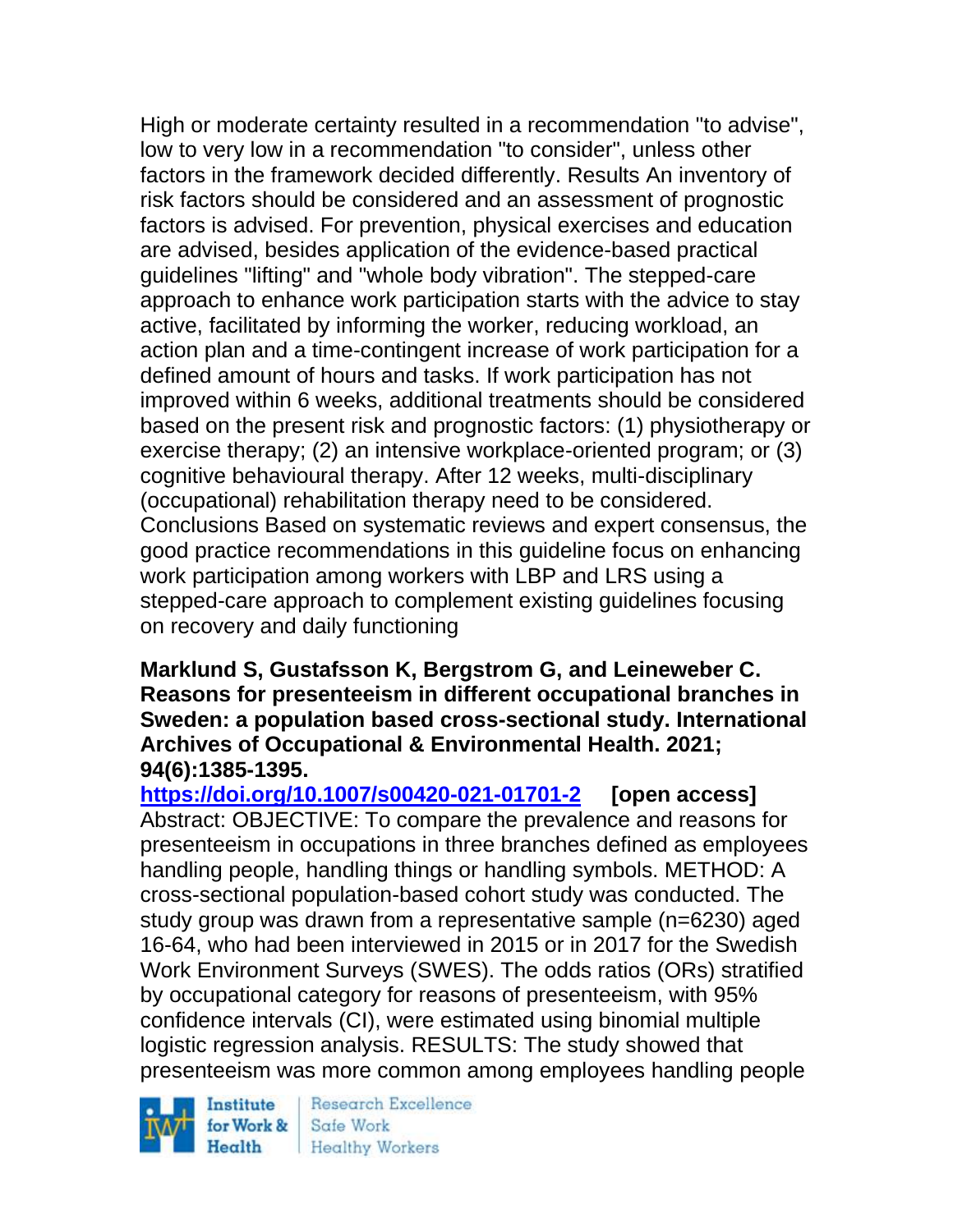(74%), when compared to employees handling things (65%) or handling symbols (70%). The most common reason for presenteeism among employees handling people was "I do not want to burden my colleagues", while "Because nobody else can carry out my responsibilities" was most common in the other two categories. After control for socio-demography, work environments and health, the differences in reasons mostly remained significant between the three occupational categories. CONCLUSION: The differences between occupational categories are important for prevalence and reasons for presenteeism. As presenteeism affects the future health of employees and the productivity of the work unit, attempts to reduce presenteeism may be important. Because the reasons vary between occupations, customized preventive measures should be applied in different occupational settings. Among employees handling people, covering up for absence in work team is relevant, while among employees handling symbols and handling things the corresponding focus could be on shared responsibilities for specific tasks

**Oginska-Bulik N and Juczynski Z. Burnout and posttraumatic stress symptoms in police officers exposed to traumatic events: the mediating role of ruminations. International Archives of Occupational & Environmental Health. 2021; 94(6):1201-1209. <https://doi.org/10.1007/s00420-021-01689-9> [open access]** Abstract: Purpose: Police work carries the risk of burnout in the form of exhaustion and disengagement from work. Police officers are also exposed to traumatic events and the development of PTSD. The main aim of the cross-sectional study was to determine the mediating role played by rumination in the relationship between burnout and PTSD among police officers. It also examines whether burnout is a significant prognostic factor for PTSD symptoms. Methods: Data were obtained from a sample of 120 police officers. Of these one hundred, mostly men  $(83\%)$ , aged 23-47 years  $(M = 33.06, SD = 5.61)$ , confirmed the experience of traumatic events in connection with their professional work. Three standard measuring tools were used: The Posttraumatic Checklist for DSM-5, The Oldenburg Burnout Inventory OBI, and The Event-Related Rumination Inventory. Results: The introduction of intrusive ruminating as an intermediary variable made the relationship between job burnout and PTSD non-significant, which indicates full mediation. The introduction of deliberate rumination as a

Institute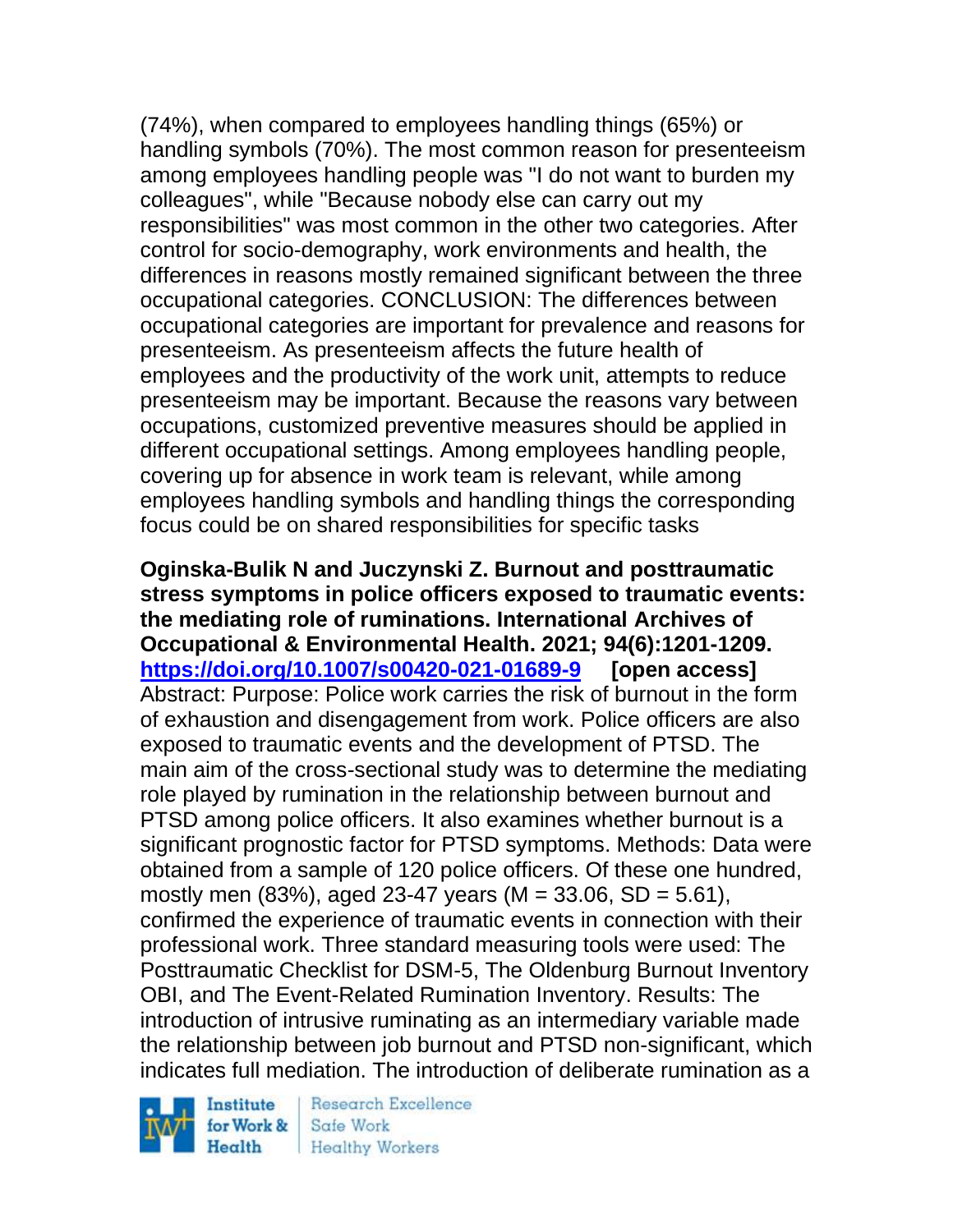mediator weakens the relationship between burnout and PTSD, which indicates partial mediation. It indicates that police officers who are burnout and who additionally tend to ruminate about experienced traumatic events are more likely to PTSD than police officers who are only burned out. Conclusion: Intervention programs for police officers should focus on strengthening stress management resources in the form of developing deliberate ruminations, thus allowing the experienced situations to be given a new meaning and to allow better coping.

**Rosenstrom T, Harma M, Kivimaki M, Ervasti J, Virtanen M, Hakola T, et al. Patterns of working hour characteristics and risk of sickness absence among shift-working hospital employees: a data-mining cohort study. Scandinavian Journal of Work, Environment & Health. 2021; 47(5):395-403.** 

**<https://doi.org/10.5271/sjweh.3957> [open access]** Abstract: OBJECTIVES: Data mining can complement traditional hypothesis-based approaches in characterizing unhealthy work exposures. We used it to derive a hypothesis-free characterization of working hour patterns in shift work and their associations with sickness absence (SA). METHODS: In this prospective cohort study, complete payroll-based work hours and SA dates were extracted from a shift-scheduling register from 2008 to 2019 on 6029 employees from a hospital district in Southwestern Finland. We applied permutation distribution clustering to time series of successive shift lengths, between-shift rest periods, and shift starting times to identify clusters of similar working hour patterns over time. We examined associations of clusters spanning on average 23 months with SA during the following 23 months. RESULTS: We identified eight distinct working hour patterns in shift work: (i) regular morning (M)/evening (E) work, weekends off; (ii) irregular M work; (iii) irregular M/E/night (N) work; (iv) regular M work, weekends off; (v) irregular, interrupted M/E/N work; (vi) variable M work, weekends off; (vii) quickly rotating M/E work, non-standard weeks; and (viii) slowly rotating M/E work, non-standard weeks. The associations of these eight working-hour clusters with risk of future SA varied. The cluster of irregular, interrupted M/E/N work was the strongest predictor of increased SA (days per year) with an incidence rate ratio of 1.77 (95% confidence interval 1.74-1.80) compared to regular M/E work,

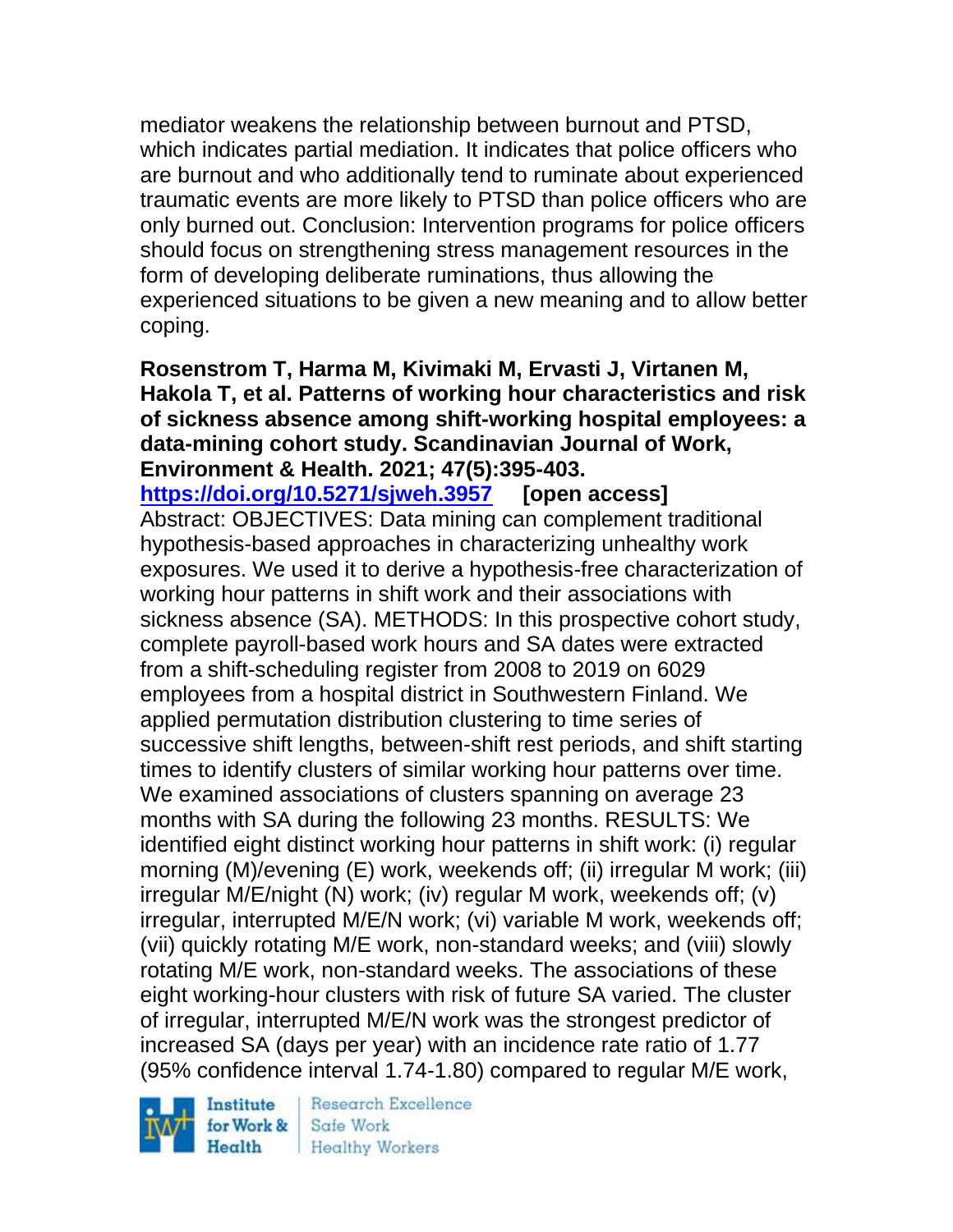weekends off. CONCLUSIONS: This data-mining suggests that hypothesis-free approaches can contribute to scientific understanding of healthy working hour characteristics and complement traditional hypothesis-driven approaches

#### **Schellewald V, Kleinert J, and Ellegast R. Effects of two types of dynamic office workstations (DOWs) used at two intensities on cognitive performance and office work in tasks with various complexity. Ergonomics. 2021; 64(6):806-818. <https://doi.org/10.1080/00140139.2020.1862308>**

Abstract: This study examines the possible effects on objective work performance while using two types of dynamic office workstations (DOWs). 20 participants each used one type with three intensities (seated, light, moderate) and completed a task battery assessing cognitive performance and office work with two levels of complexity. Repeated measures MANOVA showed a significant interaction effect for work performance between the type of workstation and intensity for the simple level and a significant main effect for intensity for the complex level. Comparing the types of DOWs to each other, accuracy of text processing differed when working sedentary. Using both devices with light and moderate intensity had a significant detrimental effect on mouse tasks compared to working sedentary, but none comparing the intensities. No further results indicated neither a detrimental nor an enhancing effect of using DOWs on cognitive performance and office-work related tasks, regardless of the intensity of use or the task complexity. Practitioner Summary: By using DOWs, light physical activity can be integrated while working at a desk. Results showed that using different types of DOWs with different intensities does have a detrimental effect on tasks requiring a high motor control, but not on cognitive or further office work-related tasks of various complexity. Abbreviations: DOW: dynamic office workstation; aLT: activeLife Trainer; DB: deskbike; RPE: rated perceived exertion; MANOVA: multivariate analysis of variance; ANOVA: analysis of variance

**Shepherd R, Lorente L, Vignoli M, Nielsen K, and Peiro JM. Challenges influencing the safety of migrant workers in the construction industry: a qualitative study in Italy, Spain, and the UK. Safety Science. 2021; 142:105388.**

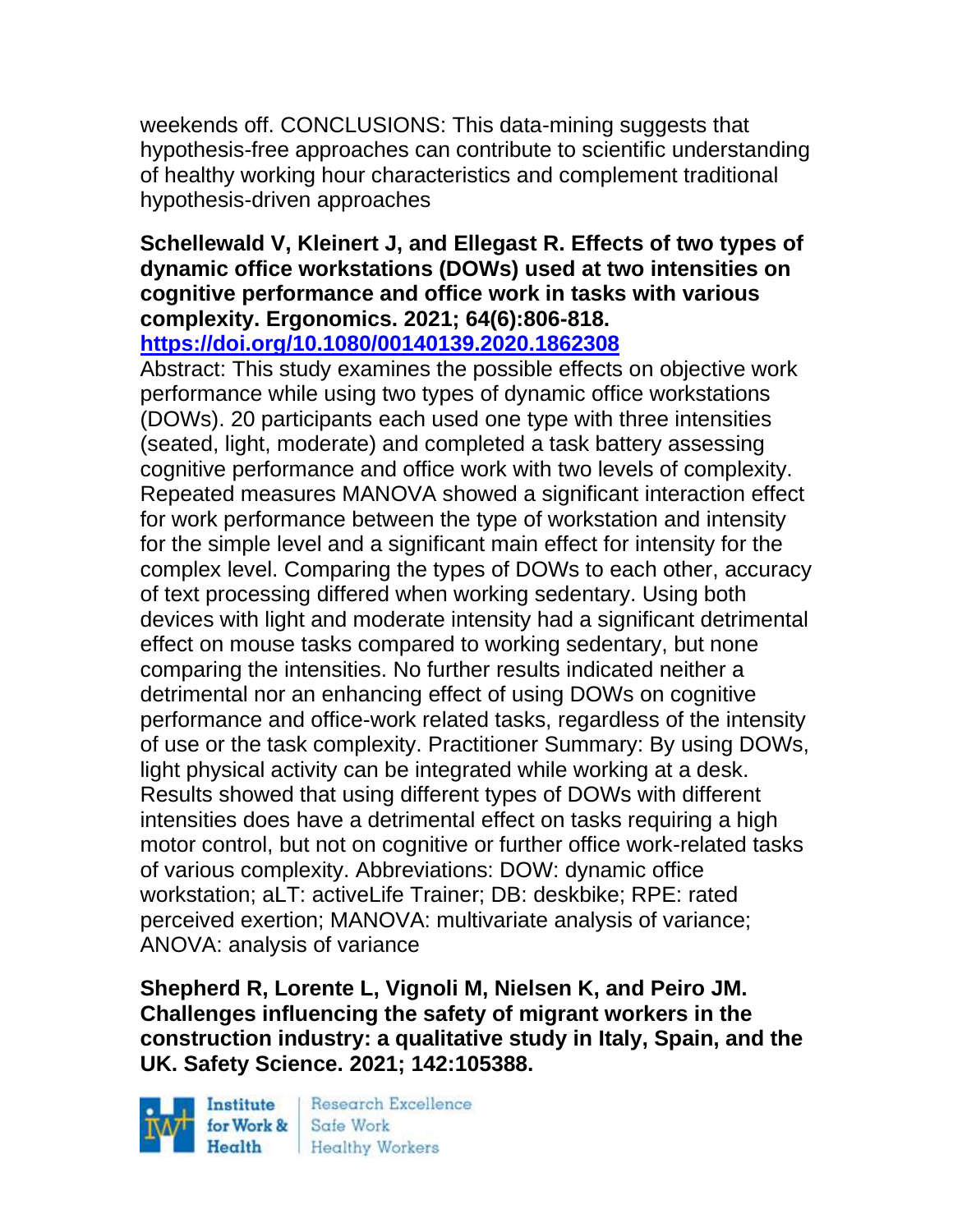**<https://doi.org/10.1016/j.ssci.2021.105388> [open access]** Abstract: The construction industry is notoriously high risk for accidents, injuries, and deaths, particularly for non-national or migrant workers, who comprise a significant proportion of the workforce. This paper presents an international, qualitative study focused on exploring the challenges which influence the safety of migrant construction workers in Italy, Spain, and the UK. Based on a comprehensive review of the literature, we formulated two research questions about the challenges relating to safety that migrant workers face and the challenges to safety training effectively improving migrant workers' safety behaviours. We present our template analysis of semi-structured interviews and focus groups with 88 participants from four occupational groups across all three countries. This identified commonalities and differences in interpretations of the primary challenges to migrant workers' safety, amongst participants from the various occupational groups (workers, site supervisors, safety trainers and safety experts) in Italy, Spain, and the UK. These were associated with: increased use of subcontractors; dilution of safety standards down the supply chain; pressure to breach safety regulations on site; differing safety-related attitudes and behaviours due to national cultural differences, language barriers and issues relating to training (provision, delivery, language, content and transfer). Finally, we summarise the contributions and limitations of our study, arguing further interventions related to safety training are needed, along with ethnographic studies to explore how both macrolevel and contextual factors affect safety outcomes for migrant construction workers.

## **Sun Y, Liu F, Wang Y, Zhou M, Yang B, and Cao F. Mindfulness improves health worker's occupational burnout: the moderating effects of anxiety and depression. International Archives of Occupational & Environmental Health. 2021; 94(6):1297-1305. <https://doi.org/10.1007/s00420-021-01685-z>**

Abstract: Objective: This study aims to test whether health workers experiencing both depression, anxiety and burnout would show severer burnout symptoms, and the potential moderating effect of anxiety and depression on mindfulness improving burnout. Methods: This study was conducted in a comprehensive hospital of China in 2016. A total of 924 healthcare professionals were included in this

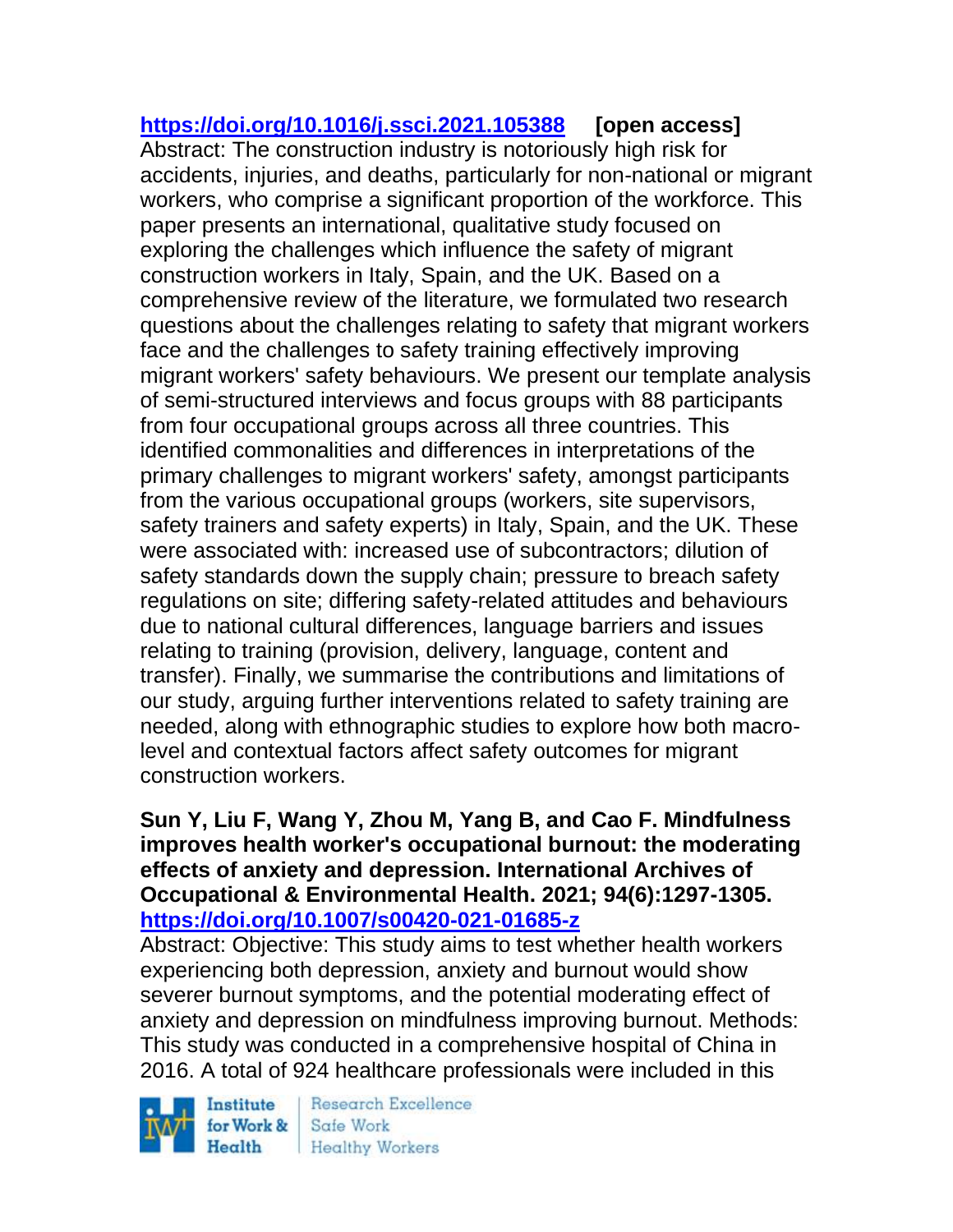cross-sectional study with a response rate of 82.0%. Maslach Burnout Inventory, Patient Health Questionnaire-9, Generalized Anxiety Disorder, Perceived Stress Scale and Short Inventory of Mindfulness Capability were used to measure burnout, depression, anxiety, perceived stress and mindfulness. Univariate analysis, correlation analysis, mediation analysis and moderated mediation analysis were conducted. Results: Burnout and anxiety group (BA) and burnout and depression group (BD) reported significantly higher burnout scores compared to the burnout-only group (BO) (59.90  $\pm$ 15.700, 56.20  $\pm$  13.190, and 49.99  $\pm$  11.955, respectively). Perceived stress was a mediator between mindfulness and occupational burnout, and depression and anxiety significantly moderated the mediation path between mindfulness and occupational burnout (ß for stress in moderated mediation models with depression and anxiety respectively:  $\beta = 1.8088$ ,  $p < 0.001$ , and  $\beta = 1.7908$ ,  $p < 0.001$ ). For participants who experienced a high level of depression, less occupational burnout was reduced as mindfulness increased. Indirect effect of mindfulness reducing occupational burnout was greater among participants who experienced less anxiety. Conclusions: Depression and anxiety weakened the mindfulness ability on relieving occupational burnout, which could be the potential mechanism of the worsening effect of depression and anxiety.

**Wild P, Bovio N, and Guseva Canu I. Part-time work and other occupational risk factors for suicide among working women in the Swiss National Cohort. International Archives of Occupational & Environmental Health. 2021; 94(5):981-990. <https://doi.org/10.1007/s00420-020-01629-z> [open access]** Abstract: OBJECTIVE: The aim of this study was to describe the factors associated with mortality by suicide among working women focusing on work-related factors. METHODS: The study population consisted in all Swiss residents recorded in the 1990 and/or the 2000 compulsory national censuses and were linked to emigration and mortality registers. We selected all women aged 18-65 and at work at the official census dates. Following work-related variables were available: socio-economic status, weekly hours of work, the sector of activity and the job title coded according to the International Standard Classification of Occupations (ISCO). The risk of suicide was modelled using negative binomial regression. RESULTS: The cohort